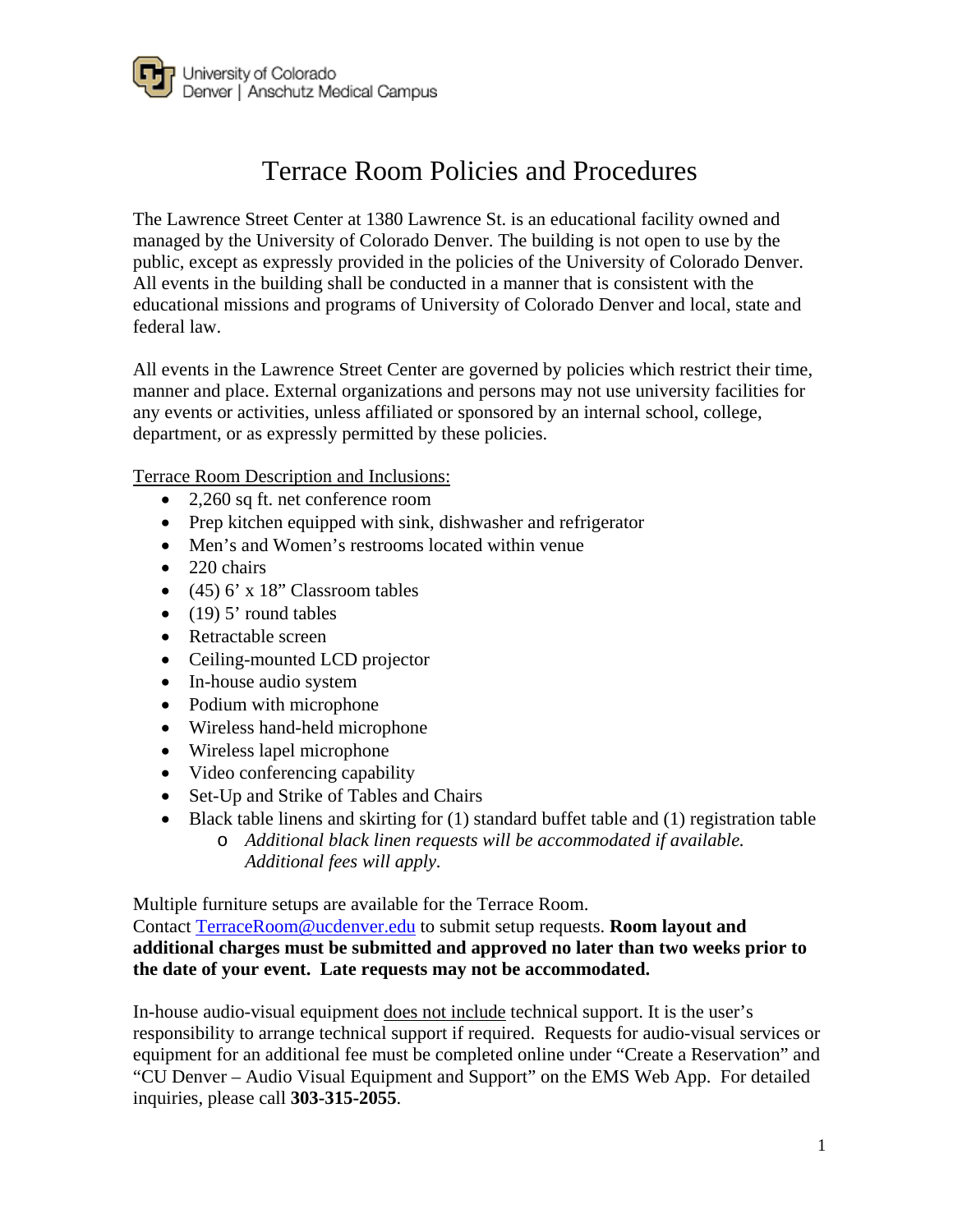

Availability:

The Lawrence Street Center building is open during the following hours:

Monday – Friday - 6:00am - 8:00pm Saturday  $-7:30$ am  $-5:00$ pm Sunday – Closed

The Terrace Room is available to rent during these hours. "After Hours" rentals may be permitted on a case-by-case basis. Additional fees will apply. Requests must be made at least two weeks in advance.

The Terrace Room is not available on the following holidays: Christmas Day, Day after Christmas, New Year's Day and Thanksgiving.

CU Denver reserves the right to cancel and/or postpone an event due to inclement weather. This includes, but is not limited to, canceling an event when weather conditions do not allow the building to be open and/or prohibits the ability to effectively clear snow for a safe environment.

#### Reservation Process:

- All reservation requests must be submitted online at <https://schedule.ucdenver.edu/emswebapp>
	- o All CU Denver | Anschutz employees can request an account
	- o The Terrace Room can be found under Create a Reservation  $\rightarrow$  CU Denver, Terrace Room LSC
	- o A University of Colorado employee must be on-site during the event as the event sponsor
- Reservations are confirmed once a speedtype has been received for payment. Payment details must be received two weeks prior to reservation date.
- Tentative holds will be given first right of refusal and will have 24 hours to provide a speedtype or release the hold if another party wishes to book the room.

#### Rental Fees:

• \$300 per day

Additional fees may apply for additional linen or equipment rental needs, "after hours" room rentals and an on-site event manager.

#### Cancellations:

• Cancellations made two weeks prior to reservation date will not be charged. Reservations cancelled less than two weeks in advance may be charged the full rental fee.

#### External Parties:

External organizations and persons may not use university facilities for any events or activities, unless affiliated or sponsored by an internal school, college, department, or as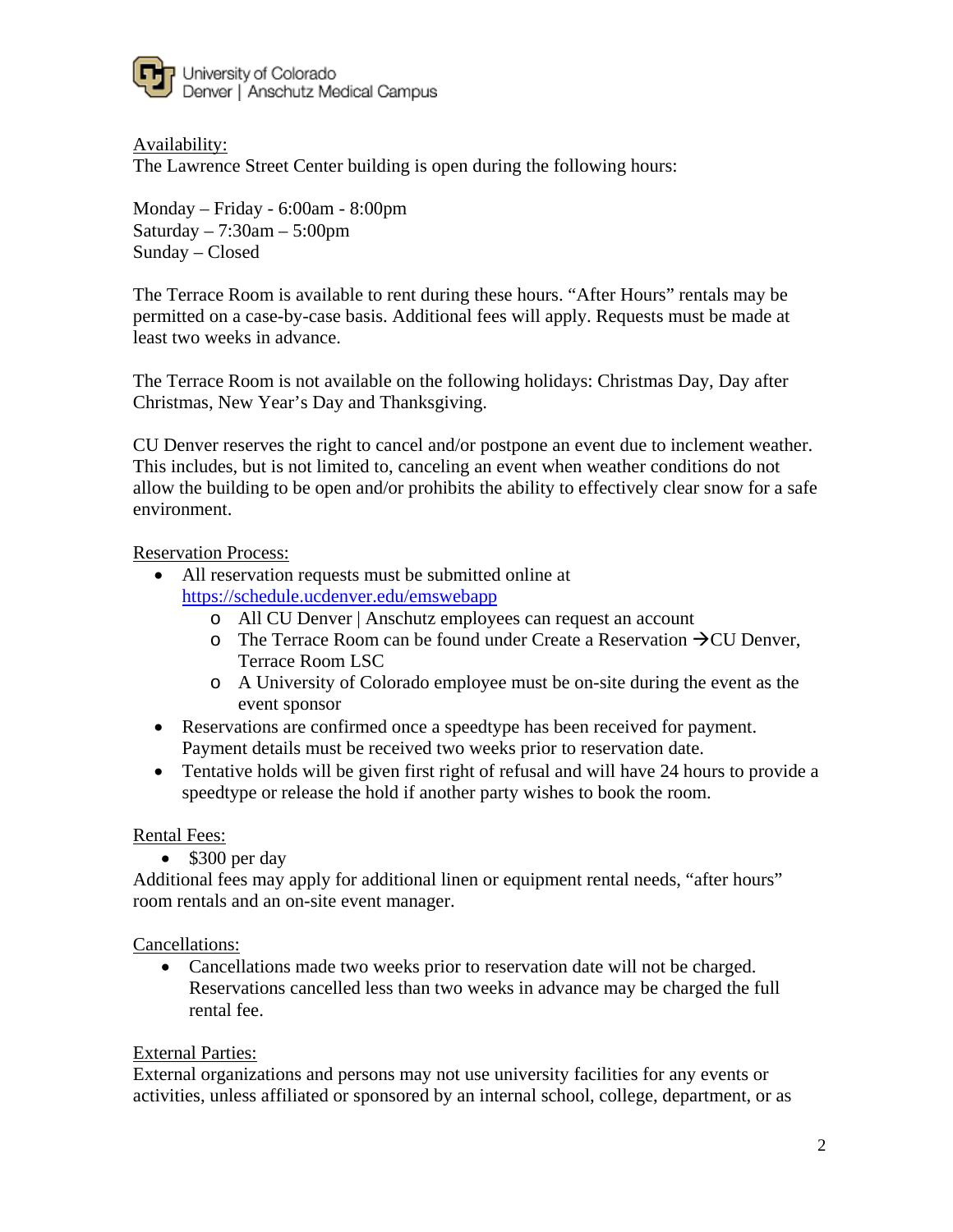

expressly permitted by these policies. All use by external parties must receive prior approval and the internal sponsor **must be on site for the duration of the event**. University property may not be used for commercial, personal or private financial gain or for commercial advertising, nor may University property be used for fundraising that is unrelated to the University. Normally space may not be reserved by an External Entity for an event to which admission will be charged unless it can be shown that the activity supports the mission of the University (e.g. educational or research enhancement with the involvement of faculty and or students). The user shall complete an "Indemnification and Hold Harmless Agreement" AND provide a "Certificate of Insurance" evidencing all required coverages, prior to entering University premises. The Certificate of Insurance shall reflect "The Regents of the University of Colorado, a body corporate" as an Additional Insured.

## Trainings/Walkthroughs:

Meeting organizers may request a walkthrough prior to the event to review room set-up, audio visual, catering, space restrictions, etc. If you have questions about event details, additional needs, or any other logistic questions regarding an event, contact the Terrace Room Manager at [TerraceRoom@ucdenver.edu](mailto:TerraceRoom@ucdenver.edu) for guidance on university and building policies.

## Food & Beverage:

- Lessees may hire the caterer of their choice.
- Full-service catering requiring on-site preparation of food will necessitate a walkthrough with the caterer in advance of the event date.
- Walkthroughs are not required if food is being delivered and not prepared on site.
- The Terrace Room kitchen, if used, must be left clean following the event.
- All leftover food and catering equipment must be removed promptly from the kitchen and food tables following the event.
- All waste should be placed in provided receptacles that will be emptied by the building's cleaning crew each evening.
- The party reserving the space will be responsible for any cleaning fees assessed.
- **Lessee representative must be present at all times when a caterer is on site.**
- **Lit Sterno fuel cannot be left unattended at any time.**

## Alcohol Consumption on Premises:

- Alcohol is permitted in the Terrace Room as long as university policies are followed.
- Alcoholic beverages may not be consumed outside of the Terrace Room, including the patio, at any time.

## The complete CU Denver alcohol policy can be found at:

[http://www.ucdenver.edu/faculty\\_staff/employees/policies/Policies%20Library/Fiscal/Alcoh](http://www.ucdenver.edu/faculty_staff/employees/policies/Policies%20Library/Fiscal/Alcohol.pdf) [ol.pdf](http://www.ucdenver.edu/faculty_staff/employees/policies/Policies%20Library/Fiscal/Alcohol.pdf)

## Deliveries/Loading Dock Use**:**

• All deliveries to the Terrace Room must be made to the loading dock located behind the building and brought through the loading dock doors to the lobby. Under no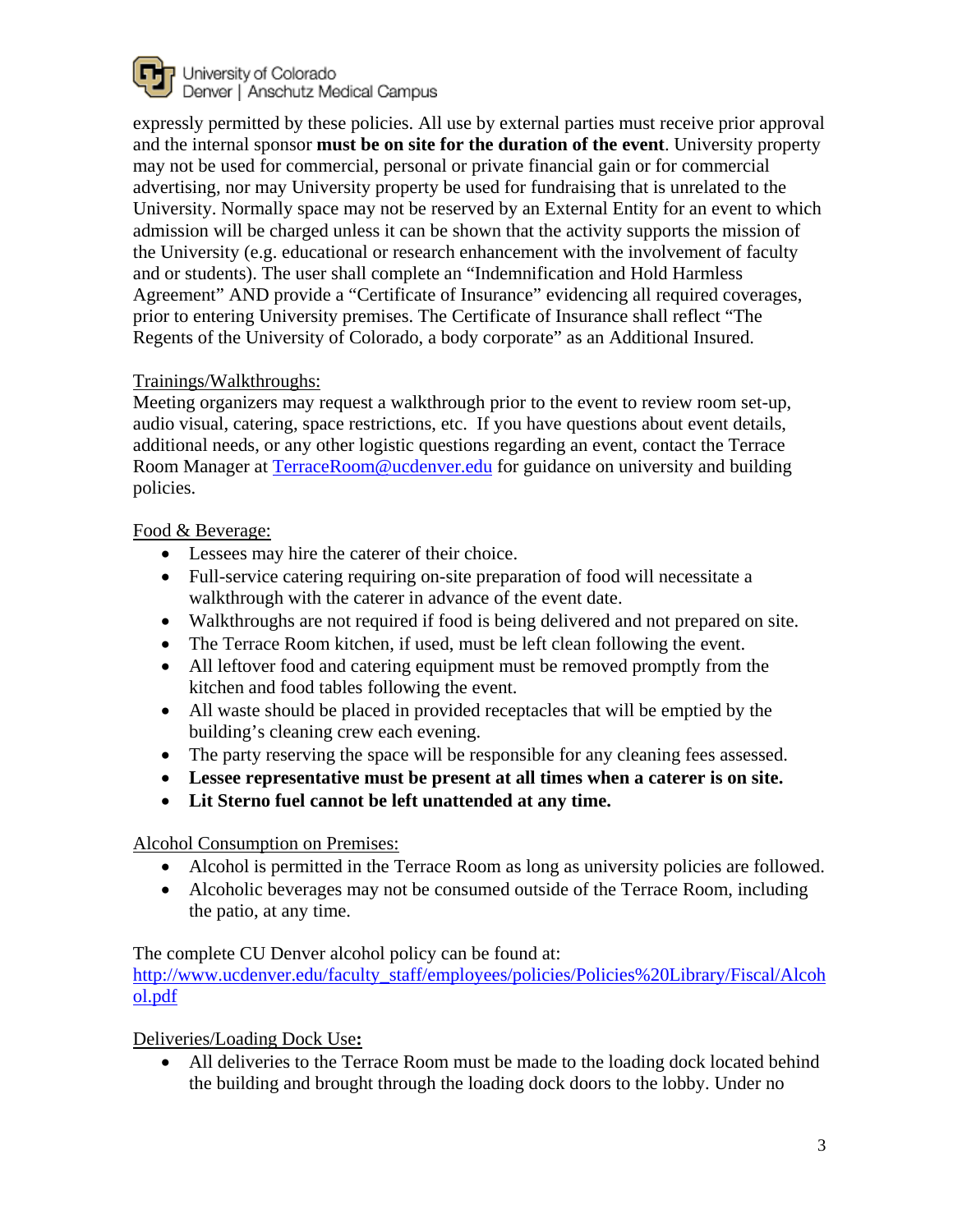

University of Colorado Denver | Anschutz Medical Campus

circumstances should deliveries be brought through the glass doors on Lawrence Street.

- Parking in the loading dock is limited to 20 minutes unless prior permission has been granted.
- Any delivery to the Terrace Room must be met by a representative of the user and must occur during normal building hours.
- Lawrence Street Center does not take responsibility for deliveries or storage of materials and equipment.

## Patio:

- The Terrace Room patio is property of the Lawrence Street Residences and users of the patio are asked to be respectful of noise levels.
- Use of the patio is permitted between the hours of 8:00am and 9:00pm.
- Alcohol is not permitted on the patio.
- Smoking is not permitted on the patio. A designated smoking area is located in front of the Lawrence Street Center.
- Lessee is responsible for ensuring that the patio is clean of any trash following the function.

#### Audio-Visual Equipment:

- The Terrace Room is equipped with audio-visual equipment. In the event that equipment is lost, stolen or damaged, lessees will be held liable for replacement and repair costs.
- The wireless handheld and lapel microphones are stored in a locked safe inside the podium. If use of either microphone is requested, a 4-digit access code will be provided prior to the event. It is the lessee's responsibility to return the microphones to the safe and lock it after use. If either microphone is missing after the event, a charge of \$300 per microphone will be charged to the speedtype on file.
- It is the responsibility of the lessee to turn off the LCD projector when not in use and at the end of the event.
- Lessees are asked to limit volume levels in the Terrace Room during business hours.
- Audio-visual support can be arranged at **303-315-2055**.

## Open Flame:

It is the policy of the University of Colorado Denver that the use of lit candles will not be allowed within any building. Sternos may not be left unattended.

## Decorations:

- Lessee will not permit anyone to drive any nails, hooks, tacks or screws in any part of the Terrace Room or to alter the Terrace Room in any respect. Lessee will not permit anyone to affix any material to the walls, floors, doors or ceilings or to alter the Terrace Room in any respect without prior written approval by the Events  $\&$ Partnerships Team. If, with or without Events & Partnerships Team approval, lessee damages the Terrace Room, it will pay the cost of repair or replacement.
- Helium balloons are not permitted in the Terrace Room.